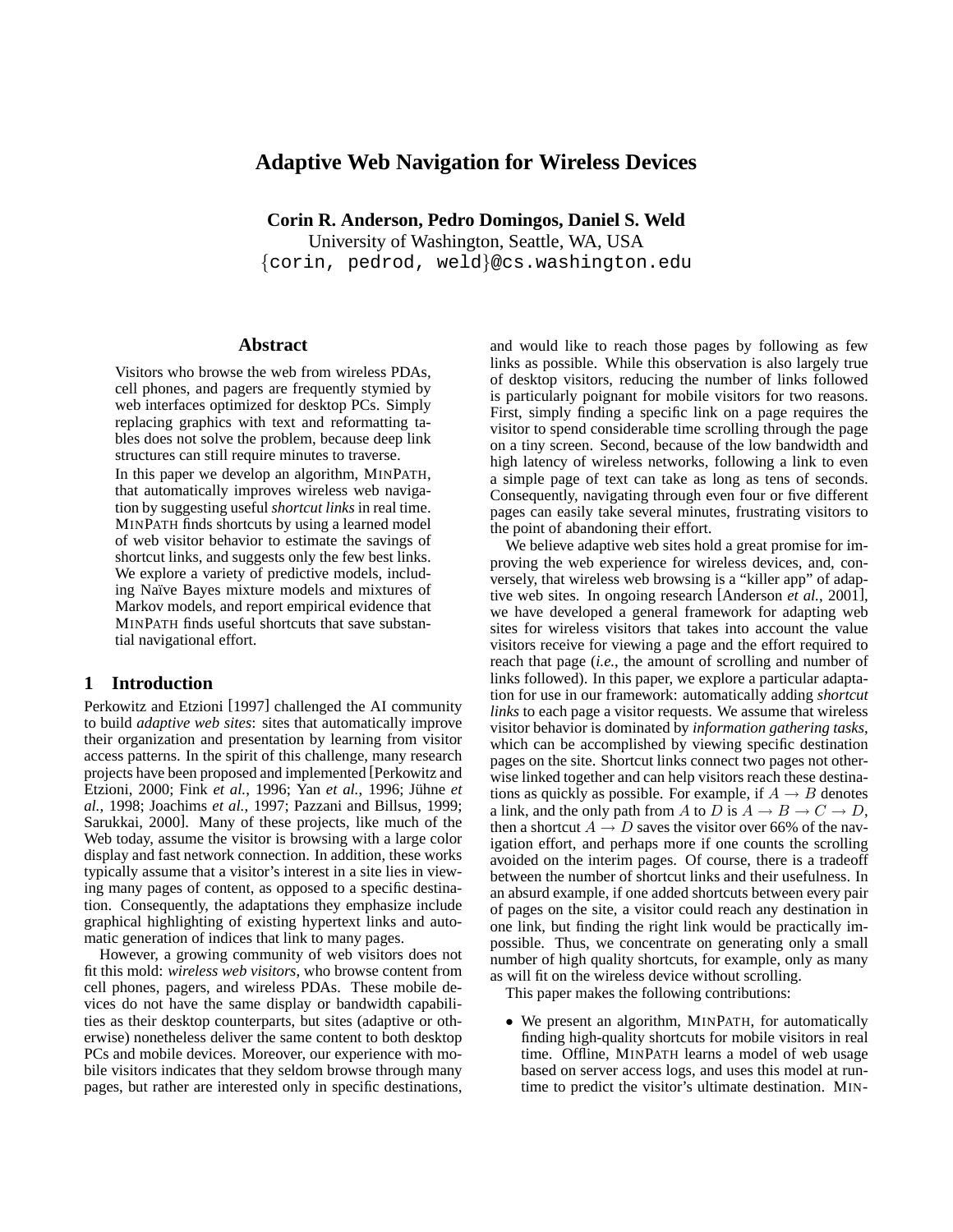PATH is based on the notion of the *expected savings* of a shortcut, which incorporates the probability that the link is useful and the amount of visitor effort saved.

- We evaluate a variety of visitor models, including Naïve Bayes mixture models and mixtures of Markov models, and discuss their applicability in MINPATH.
- We provide experimental evidence that suggests a mixture of Markov models is the best model for MINPATH, and that MINPATH substantially reduces the number of links mobile visitors need to follow, and thus their navigational effort.

In the next section, we define our problem and present the MINPATH algorithm for finding shortcuts. Section 3 explores variations on the models for predicting web usage and section 4 evaluates MINPATH using these models. Section 5 discusses related research, and we conclude in section 6.

# **2 Finding shortcuts with MinPath**

We begin by defining terminology, to facilitate the discussion.

## **2.1 Definitions**

A *trail* [Wexelblat and Maes, 1999] is a sequence of page requests made by a single visitor that is coherent in time and space. Coherence in time requires that each subsequent request in the trail occurs within some fixed time window of the previous request. Coherence in space requires that each subsequent request be the destination of some link on the previous page. More precisely, if we denote the time of the request for page  $p_i$  as time( $p_i$ ), then a trail  $T = \langle p_0, p_1, \ldots, p_n \rangle$ is a sequence of page requests for which:

•  $\forall i, 0 \leq i < n, p_i \rightarrow p_{i+1}$  exists; and

\n- $$
\forall i, 0 \leq i < n
$$
,  $\text{time}(p_i) \leq \text{time}(p_{i+1}) \leq \text{time}(p_i) + \text{timeout}$
\n

The *length* of a trail is *n*, the number of links followed. From the perspective of the adaptive web site which is watching a visitor's behavior midway through the trail, only a *pre* $fix, \langle p_0, \ldots, p_i \rangle$  is known. The trail *suffix*,  $\langle p_{i+1}, \ldots, p_n \rangle$ , needs to be hypothesized by the adaptive web site.

## **2.2 Finding shortcuts**

The objective of our work is to provide shortcut links to visitors to help shorten long trails. Our system adds shortcut links to every page the visitor requests. Ideally, the shortcuts suggested will help the visitor reach the destination of the trail with as few links as possible. We state the shortcut link selection problem precisely as:

- **Given:** a visitor V, a trail prefix  $\langle p_0, \ldots, p_i \rangle$ , and a maximum number of shortcuts m;
- **Output:** a list of shortcuts  $p_i \rightarrow q_1, \ldots, p_i \rightarrow q_m$  that *minimizes* the number of links the visitor must follow between  $p_i$  and the visitor's destination.

The last page in the trail prefix,  $p_i$ , is the page the visitor has requested most recently, and the page on which the shortcuts are placed. We calculate the *savings* that a single shortcut  $p_i \rightarrow q$  offers as the number of links the visitor can avoid by following that shortcut. If we know the entire trail  $T = \langle p_0, \ldots, p_i, \ldots, p_n \rangle$ , then the number of links saved is:

$$
\begin{cases} j - i - 1 & \text{if } q = p_j \text{ for some } i < j \le n \\ 0 & \text{otherwise} \end{cases}
$$

That is, if the shortcut leads to a page further along the trail, then the savings is the number of links skipped (we subtract one because the visitor must still follow a link — the shortcut link). If the shortcut leads elsewhere, then it offers no savings.

### **2.3 The MinPath algorithm**

If one had knowledge of the complete trail  $\langle p_0, \ldots, p_i, \ldots, p_n \rangle$ , selecting the best shortcut at any page  $p_i$  would be easy: simply,  $p_i \rightarrow p_n$ . Of course, at runtime, a visitor has viewed only a trail prefix, and the adaptive web site must infer the remaining pages. Our approach relies on a model of the visitor's behavior to compute a probability for every possible trail suffix  $\langle q_{i+1}, \ldots, q_n \rangle$  on the site. Intuitively, these suffixes are all the possible trails originating from  $p_i$ . Given a suffix and its probability, we assign an *expected savings* to the shortcut  $p_i \rightarrow q_i$  to each  $q_i$  in the suffix as the product of the probability of the suffix and the number of links saved by the shortcut. Note that a particular shortcut  $p_i \rightarrow q_j$  may appear in many trail suffixes (*i.e.*, many trail suffixes may pass through the same page  $q_i$ ), and so the expected savings of a shortcut is the sum of the savings of the shortcut for all suffixes.

A brief example will elucidate these ideas. Suppose that a visitor has requested the trail prefix  $\langle A, B, C \rangle$  and we wish to find shortcuts to add to page  $C$ . Suppose that our model of the visitor indicates there are exactly two sequences of pages the visitor may complete the trail with:  $\langle D, E, F, G, H \rangle$ , with a probability of 0.6, and  $\langle I, J, H, K \rangle$  with a probability of 0.4. The expected savings from the shortcut  $C \rightarrow E$  would be  $0.6 \times 1 = 0.6$ , because the trail with page E occurs with probability 0.6 and the shortcut saves only one link. The expected savings for shortcut  $C \rightarrow H$  includes a contribution from both suffixes:  $0.6 \times 4 + 0.4 \times 2 = 2.4 + 0.8 = 3.2$ .

The MINPATH algorithm is shown in Table 1. The ExpectedSavings function constructs the trail suffixes by traversing the directed graph induced by the web site's link structure (often called the "web graph"). Starting at the page last requested by the visitor,  $p_i$ , ExpectedSavings computes the probability of following each link and recursively traverses the graph until the probability of viewing a page falls below a threshold, or a depth bound is exceeded. The savings at each page (*CurrentSavings*) is the product of the probability,  $P_s$ , of reaching that page along suffix  $T_s$  and the number of links saved,  $l - 1$ . The MinPath function collates the results and returns the best  $m$  shortcuts. The next section describes how we obtain the model required by MINPATH.

# **3 Predictive Models**

The key element to MINPATH's success is the predictive model of web usage; in this section, we describe the models we have evaluated. The probabilistic model MINPATH uses must predict the next web page request  $p_i$  given a trail prefix  $\langle p_0, \ldots, p_{i-1} \rangle$  and the visitor's identity V (the identity can lead to information about past behavior at the site, demographics, etc.):  $P(p_i = q | \langle p_0, \ldots, p_{i-1} \rangle, V)$ . Of course, a model may condition this probability on only part or even none of the available data; we explore these and other variations in this section. To simplify our discussion, we define a "sink" page that visitors (implicitly) request when they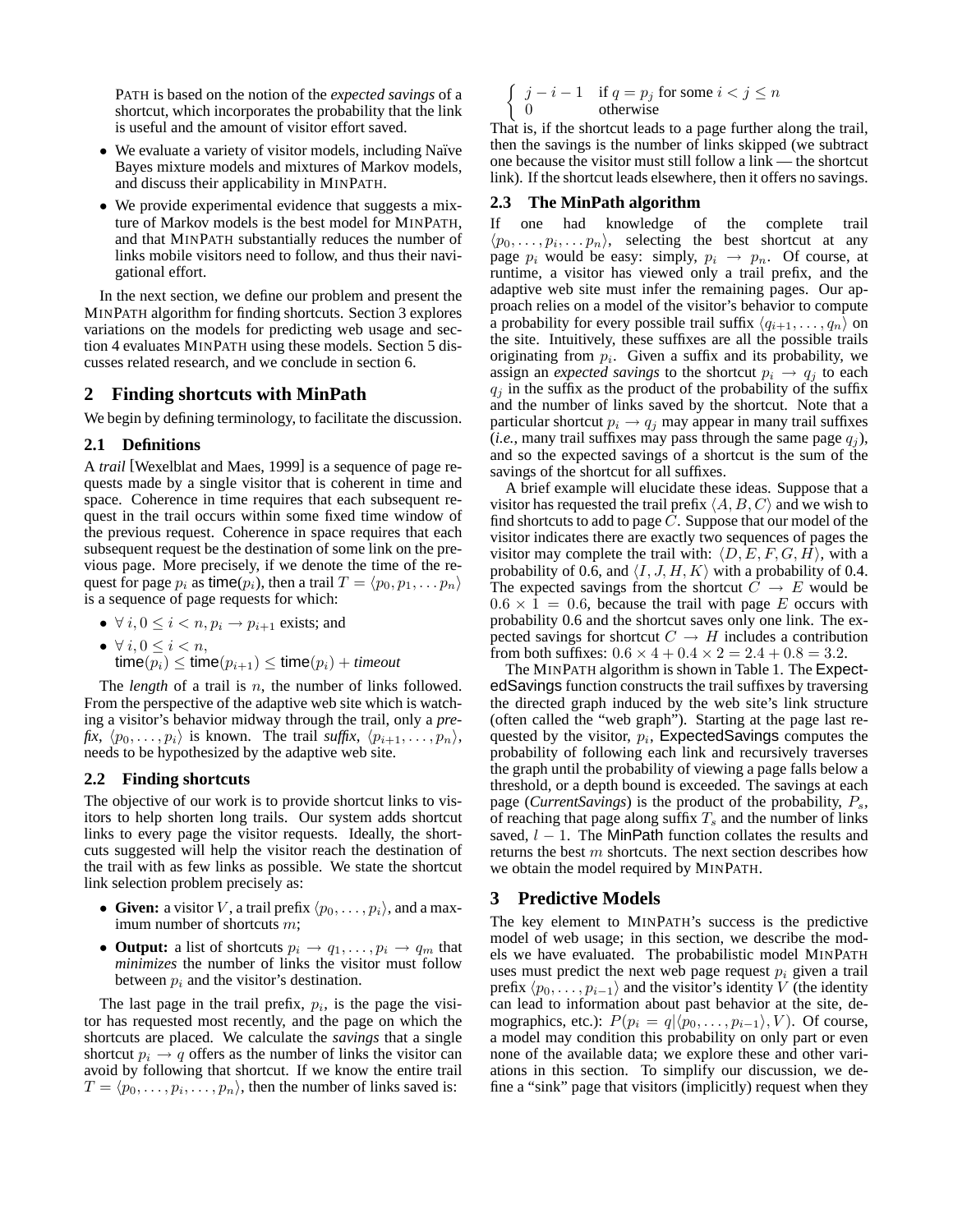#### **Inputs:**

- *T Observed trail prefix*  $\langle p_0, \ldots, p_i \rangle$ <br> *p<sub>i</sub> Most recent page requested*<br> *V Visitor identity*
- *Most recent page requested*
- *Visitor identity*
- m *Number of shortcuts to return*

 $\mathsf{MinPath}(T, p_i, V, m)$ 

 $S \leftarrow \mathsf{ExpectedSavings}(p_i,T,V,\langle\rangle,1.0,0,\{\})$ Sort  $S$  by expected page savings Return the best  $m$  shortcuts in  $S$ 

### **Inputs:**

- p *Current page in recursive traversal*
- T *Trail prefix (observed page requests)*
- *Visitor identity*
- T<sup>s</sup> *Trail suffix (hypothesized pages in traversal)*
- $P_s$  *Probability of suffix*  $T_s$ <br>*l Length of suffix*  $T_s$
- l *Length of suffix* T<sup>s</sup>
- Set of shortcut destinations and their savings

ExpectedSavings $(p, T, V, T_s, P_s, l, S)$ 

If ( $l \ge$  depth bound) or ( $P_s \le$  probability threshold) Return S If  $(l \leq 1)$ *CurrentSavings* ← 0 Else *CurrentSavings*  $\leftarrow P_s \times (l-1)$ If  $p \notin S$ Add p to S with Savings(p) = *CurrentSavings* Else Savings(p) ← Savings(p) + *CurrentSavings*  $Trial \leftarrow$  concatenate T and  $T_s$ For each link  $p \rightarrow q$  $P_q \leftarrow$  probability of following  $p \rightarrow q$  given *Trail* and *V*  $T_q^4 \leftarrow$  concatenate  $T_s$  and  $\{q\}$  $S^{3}$   $\leftarrow$  ExpectedSavings $(q, T, V, T_q, P_q, l+1, S)$ Return S

#### Table 1: **MinPath algorithm.**

end their browsing trails. Thus, the probability  $P(p_i)$  $p_{sink}|\langle p_0, \ldots, p_{i-1}\rangle, V$  is the probability that the visitor will request no further pages in this trail. Finally, note that the models are learned offline, prior to their use by MINPATH. Only the evaluation of the model must run in real time.

#### **3.1 Unconditional model**

The simplest model of web usage predicts the next page request  $p_i$  without conditioning on any information. We learn this model by measuring the proportion of requests for each page q on the site during the training period<sup>1</sup>:

$$
P(p_i = q) = \frac{\text{number of times } q \text{ requested}}{\text{total number of page requests}}
$$

We assume the visitor can view a page only if it is linked from the current page. Thus MINPATH forces the probabilities of pages not linked from the current page to be zero and renormalizes the probabilities of the available links. If the current page is  $p_{i-1}$ , then MINPATH calculates:

$$
P(p_i = q | p_{i-1}) = \begin{cases} \frac{P(p_i = q)}{\sum_{q'} P(p_i = q')} & \text{if } p_{i-1} \to q \text{ exists} \\ 0 & \text{otherwise} \end{cases}
$$

where the  $q'$  are all the pages to which  $p_{i-1}$  links.

Because we have a limited volume of training data (approximately 129,000 page requests for approximately 8,000 unique URLs in a site with 240,000 web pages), we cannot build a model that predicts each and every page — many pages are requested too infrequently to reliably estimate their probability. Instead, we group pages together to increase their aggregate usage counts, and replace page requests by their corresponding group label (much in the spirit of [Zukerman *et al.*, 2000]). Specifically, we use the hierarchy that the URL directory structure imposes as a hierarchical clustering of the pages, and select only the most specific nodes (the ones closest to the leaves) that account for some minimum amount of traffic, or usage, on the site. The pages below each node share a common URL prefix, or *stem*, which we use as the label of the node. By varying the minimum usage threshold, we select more or fewer nodes; in section 4, we report how MINPATH's performance is correspondingly affected.

#### **3.2 Na¨ıve Bayes mixture model**

The unconditional model assumes all trails on the site are similar — that a single model is sufficient to accurately capture their behavior. Common intuition suggests this assumption is false — different visitors produce different trails, and even the same visitor may follow different trails during separate visits. As an alternative, we hypothesize that each trail belongs to one (or a distribution) of K different *clusters*, each described by a separate model. We can thus compute the probability of requesting page  $q$  by conditioning on the cluster identity  $C_k$ :

$$
P(p_i = q | \langle p_0, \dots, p_{i-1} \rangle) =
$$
  

$$
\sum_{k=1}^{K} P(p_i = q | C_k) P(C_k | \langle p_0, \dots, p_{i-1} \rangle)
$$
 (1)

The result is a *mixture model* that combines the probability estimates  $P(p_i = q|C_k)$  of the K different models according to a distribution over the models. By Bayes' theorem,  $\widetilde{P}(C_k|\langle p_0, \ldots, p_{i-1}\rangle) \propto P(C_k)P(\langle p_0, \ldots, p_{i-1}\rangle|C_k).$ To calculate  $P(\langle p_0, \ldots, p_{i-1} \rangle | \hat{C}_k)$ , we make the Naïve Bayes assumption that page requests in the trail are independent given the cluster, thus:  $P(\langle p_0, \ldots, p_{i-1} \rangle | C_k)$  =  $\prod_{j=0...i-1} P(p_j | C_k)$ . The resulting model is a *Naïve Bayes mixture model* (similar to those used in AUTOCLASS [Cheeseman *et al.*, 1988]) for which we learn the model parameters  $P(p_i = q|C_k)$  and the cluster assignment probabilities

 $P(C_k)$  using the EM algorithm [Dempster *et al.*, 1977].<br>The mixture model uses the probabilities The mixture model uses  $P(C_k|\langle p_0, \ldots, p_{i-1}\rangle)$  as a "soft" assignment of the trail to the cluster — each cluster  $C_k$  contributes fractionally in the sum in Equation 1. Alternatively, we may use a "hard" assignment of the trail to the most probable cluster,  $C_*$ . We explore both of these possibilities in section 4. The value of K may be fixed in advance, or found using holdout data. For each value of  $K$ , we compute the likelihood of the holdout

<sup>&</sup>lt;sup>1</sup>More precisely, throughout our implementation we use MAP estimates with Dirichlet priors.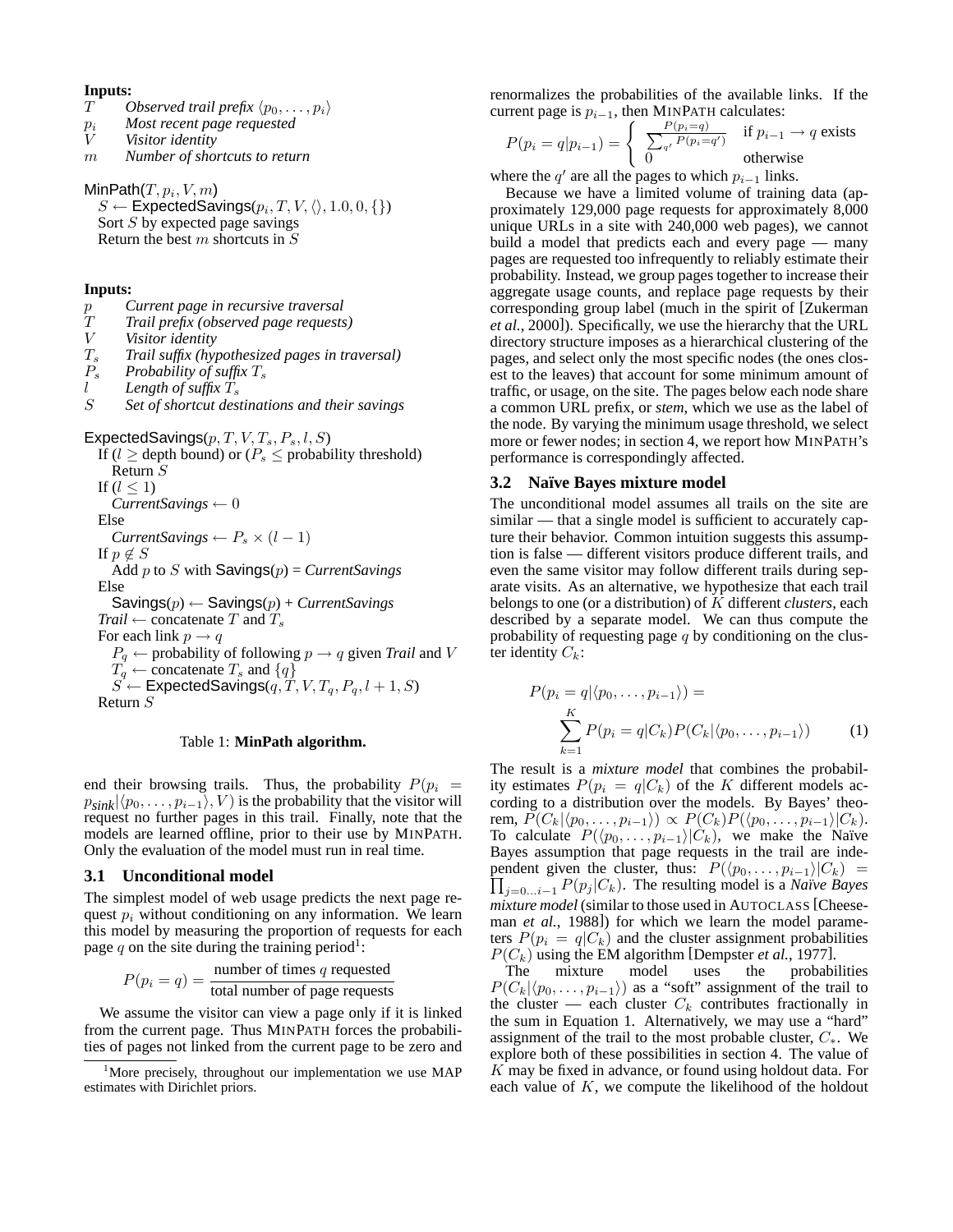data given the previously learned model, and choose the K that maximizes the holdout likelihood.

An additional piece of information useful when selecting the cluster assignment is the visitor's identity, which we can incorporate by conditioning Equation 1 on  $V$ . If we assume that page requests are independent of the visitor given the cluster, then the only change to the right side of Equation 1 is that  $P(C_k)$  becomes  $P(C_k|V)$ . Unlike an individual trail, a visitor's behavior may not be well represented by any single model in the mixture. Thus, we represent a visitor as a mixture of models, and estimate the  $P(C_k|V)$  as the proportion of the visitor's history that is predicted by  $C_k$ . Specifically, let  $H = \{T_1, \ldots, T_h\}$  be the set of h trails the visitor has produced on the site previous to the current visit, and  $P(T_i | C_j)$  the probability that cluster  $C_j$  produced trail  $T_i$ ; then  $P(C_k|V) = \sum_{i=1}^{h} P(T_i|C_k)/h$ .

# **3.3 Markov models**

Both the unconditional and Naïve Bayes mixture models ignore a key piece of information from the web accesses: the sequential nature of the page trails. A *first-order Markov* model, on the other hand, incorporates this information by conditioning the probability of the next page on the previous page:  $P(p_i = q | p_{i-1})$ . The Markov model is trained by counting the transitions from pages  $p_{i-1}$  to  $p_i$  in the training data, and by counting how often each page appears as the initial request in a trail. As we did earlier, we replaced the URLs of page requests with URL stems to increase the volume of relevant training data. The need for this transformation is even greater for the Markov model because it has quadratically more probability values to estimate than the unconditional model, and the events (the links  $p_{i-1} \rightarrow p_i$ ) are more rare.

In addition to a single Markov model, we also evaluate MINPATH using a mixture of Markov models [Cadez *et al.*, 2000]. We use the same EM-based method to build these mixtures as we did to learn the Naïve Bayes mixture model.

#### **3.4 Positional and Markov/Positional models**

In addition to conditioning the probability on the last requested page, we also consider conditioning on the ordinal position of the request in the visitor's trail:  $P(p_i = q|i)$  or  $P(p_i = q | i, p_{i-1})$ . Effectively, this model is equivalent to training a separate model (either unconditional or Markov) for each position in the trail (although, for practical purposes, we treat all positions after some limit  $L$  as the same position). Visual inspection of the training trails led us to hypothesize that these models may better predict behavior, although conditioning on the additional information increases the amount of training data necessary to properly fit the model.

# **4 Results**

We evaluate MINPATH's performance on usage at our home institution's web site. We used web access data during September 2000 to produce a training set of 35,212 trails (approximately 20 days of web usage) and a test set of 2,500 trails (approximately 1.5 days of usage); the time period from which the test trails were drawn occurred strictly after the training period. During the training and testing periods, 11,981 unique pages were requested from the total population of 243,119 unique URLs at the site. We selected only those trails with link length at least two, because shorter trails cannot be improved. We set MINPATH's link depth bound to 8 and probability threshold to  $10^{-5}$ ; in all our experiments the probability threshold proved to be the tighter bound.

We measure MINPATH's performance by the number of links a visitor must follow to reach the end of the trail. We estimate visitor behavior when provided shortcuts by making two assumptions. First, we assume that, when presented with one or more shortcuts that lead to destinations along the visitor's trail, the visitor will select the shortcut that leads farthest along the trail (*i.e.*, the visitor greedily selects the apparently best shortcut). Second, when no shortcuts lead to pages in the visitor's trail, the visitor will follow the next link in the trail (*i.e.*, the visitor will not erroneously follow a shortcut). Note, finally, that MINPATH places shortcuts on each page the visitor requests, and so the visitor may follow multiple shortcut links along a single trail.

Without shortcuts, the average length of trails in the test set is 3.42 links. Given an oracle that could predict the exact destination of the visitor's current trail, MINPATH could reduce the trail to exactly one link. The difference between 3.42 links and one link is the range of savings MINPATH can offer web visitors.

We first explored the relationship between the minimum URL usage threshold and the performance of MINPATH. We compared thresholds of 1% (which produces 42 URL stems), 0.5% (78 stems), 0.025% (1,083 stems), and 0.0% (all the unique URLs in the training data). We found that MIN-PATH's performance improves as we increase the number of URL stems, until the threshold falls below 0.025%. After that point, the average number of links per trail increases; we hypothesize that, because of data sparseness, we cannot learn the model as well. Thus, for all the experiments in this section, we use the best threshold we found, 0.025%. In ongoing work, we are evaluating the use of a lower threshold when MINPATH is given substantially more training data.

We next compared MINPATH's performance when using a variety of models (see Figure 1). The first column shows the number of links followed in the unmodified site. In the second and third sets of columns, MINPATH uses, respectively, an unconditional and Markov model and produces 1, 3, or 5 shortcuts. In the last two sets, MINPATH uses mixture models of either 10 or 25 clusters, and selects the distribution of the models in the mixtures based on only the current trail prefix (ignoring past visitor behavior). This graph demonstrates first that MINPATH does reduce the number of links visitors must follow — when using a mixture of Markov models and suggesting just three shortcuts, MINPATH can save an average of 0.97 links, or 40% of the possible savings. Second, we see that the Markov model, by conditioning on the sequence information, outperforms the unconditional model substantially — three shortcuts suggested with the Markov model are better than five shortcuts found with the unconditional model. Third, these results indicate the mixture models provide a slight advantage over the corresponding single model (for example, 2.72 for the Na¨ıve Bayes mixture model versus 2.75 for the unconditional model). We computed the average of the difference in trail length between the single model and the mixture model for each test trail, and found the gains are significant at the 5% level. Finally, we found that the dif-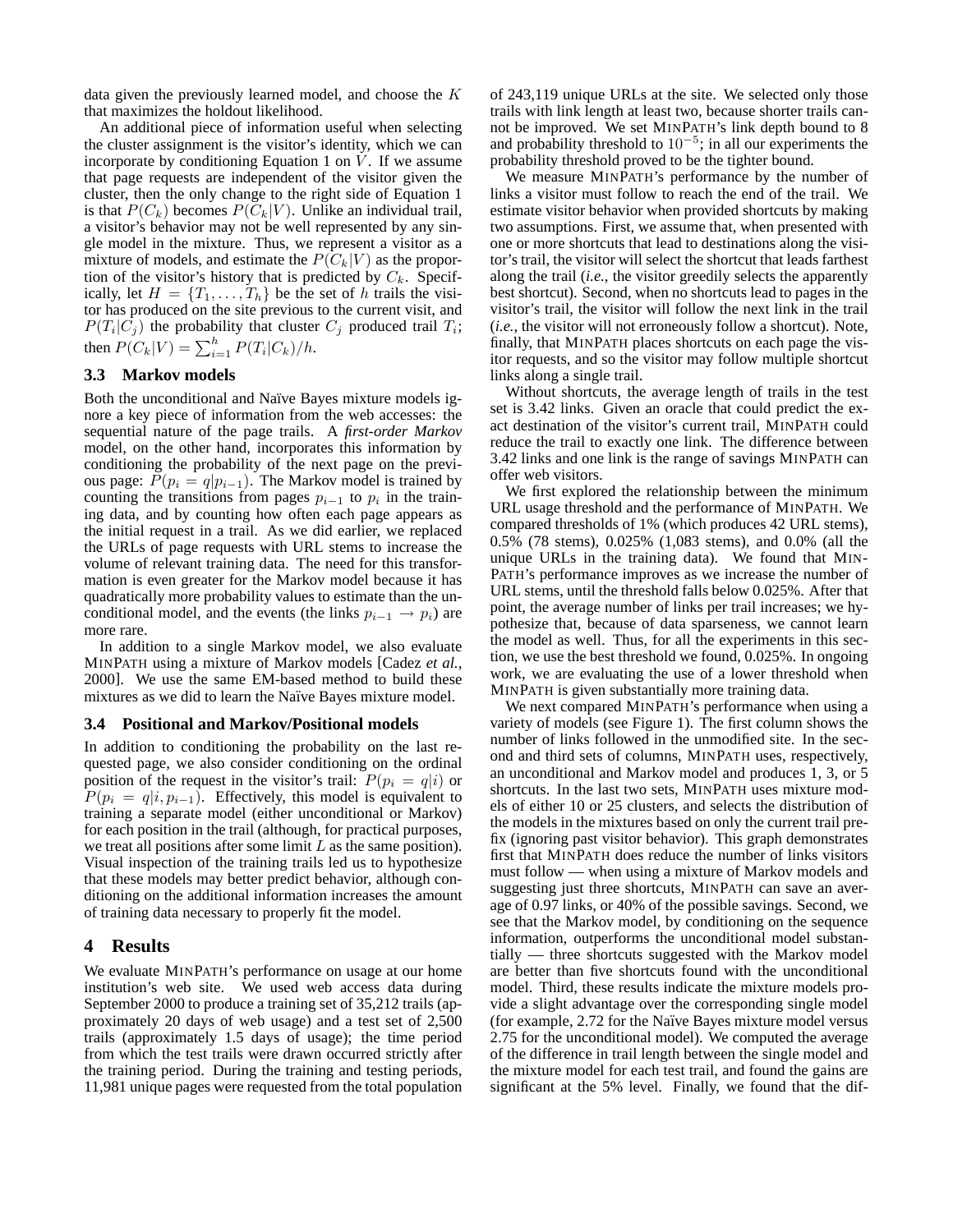

Figure 1: **MinPath's performance.** Each column shows the average number of links followed in a trail. The mixture model columns are annotated with the number of clusters. All error-bars denote 95% confidence intervals.



Figure 2: **Varying model assignment strategy.** Each of the four series represents a different model assignment strategy.

ferences between 10 and 25 clusters in the mixture are not statistically significant.

In Figure 2, we compare methods for selecting the mixture distribution for a trail prefix, using mixtures of 10 models. Each group of columns shows a different model and assignment type (hard or soft) combination. In each group, we condition the assignment on no information (*i.e.*, we use a uniform distribution for the soft assignment and random selection for the hard assignment), the visitor's past trails, the visitor's current trail, and both the past and current trails. Our first conclusion is that soft assignment is a better choice for both mixture models (significant at the 5% level). Second, both past trails and the current trail prefix help MINPATH select an appropriate assignment to the cluster models. However, the combination of both features is not significantly better than using just the current trail prefix with the Naïve Bayes mixture model, and does slightly worse than just the current trail with the mixture of Markov models. This result is somewhat surprising; we had expected, especially when the prefix is short, that the past trails would provide valuable information. Apparently, however, even the first one or two page

requests in a trail are sufficient to assign it to the appropriate clusters. In future work we will investigate if this result remains true for larger sites.

Our last variation of models conditions the probability on the ordinal position of the page request in the trail. We compared the unconditional and Markov models against positional and Markov/positional models, choosing several values of the limit  $L$  of number of positions. In all cases, MINPATH did not perform significantly differently when using the positional information than when ignoring the position.

We finally note that MINPATH's running time is quite small. The models MINPATH uses are learned offline, but the process usually requires only several minutes. Given a model and the trail prefix, MINPATH finds a set of shortcuts in 0.65 seconds on an average desktop PC, fast enough to suggest shortcuts in real time for wireless visitors.

# **5 Related work**

Perkowitz [2001] addresses the shortcut link problem, but uses a simpler shortcut prediction method: for each page P viewed on the site, record how often every other page  $Q$  is viewed after  $P$  in some trail. When page  $P$  is requested in the future, the shortcuts are the top  $m$  most-requested pages Q. Effectively, this approach estimates the probability that a visitor at  $P$  will eventually view  $Q$  by counting how often this event has occured in the training data. MINPATH also estimates this probability, but does so by composing the page transition probabilities along a trail through the site. The advantage of our approach is that it reduces data sparseness, although at the expense of making a first-order assumption that may not hold in practice. However, experience in other applications (*e.g.*, speech, NLP, computational biology) suggests the advantage outweighs the disadvantage. MINPATH offers two additional improvements relative to Perkowitz's approach. First, MINPATH can build more accurate models of visitor behavior by clustering visitors and building mixture models; in contrast, Perkowitz's approach builds a single shortcut table for all the visitors at the site. Second, MIN-PATH admits a more versatile selection of shortcuts. For example, we are currently extending MINPATH to calculate the expected savings of each shortcut given the existence of the other shortcuts added to the requested page. Perkowitz's approach cannot take advantage of this conditional information, because it derives its recommendations directly from the original usage data.

Our MINPATH algorithm shares many traits with a number of web page recommendation systems developed in recent years. Letizia [Lieberman, 1995] is a client-side agent that browses the web in tandem with the visitor. Based on the visitor's actions (*e.g.*, which links the visitor followed, whether the visitor records a page in a bookmarks file, etc.), Letizia estimates the visitor's interest in as-yet-unseen pages. Unlike MINPATH, which resides on a web server, Letizia is constrained to the resources on the web visitor's browsing device, and is thus not well suited to a wireless environment. In addition, Letizia cannot leverage the past experiences of *other* visitors to the same site — Letizia knows about the actions of only its visitor.

WebWatcher [Joachims *et al.*, 1997], Ariadne [Jühne *et al.*, 1998], and adaptive web site agents [Pazzani and Bill